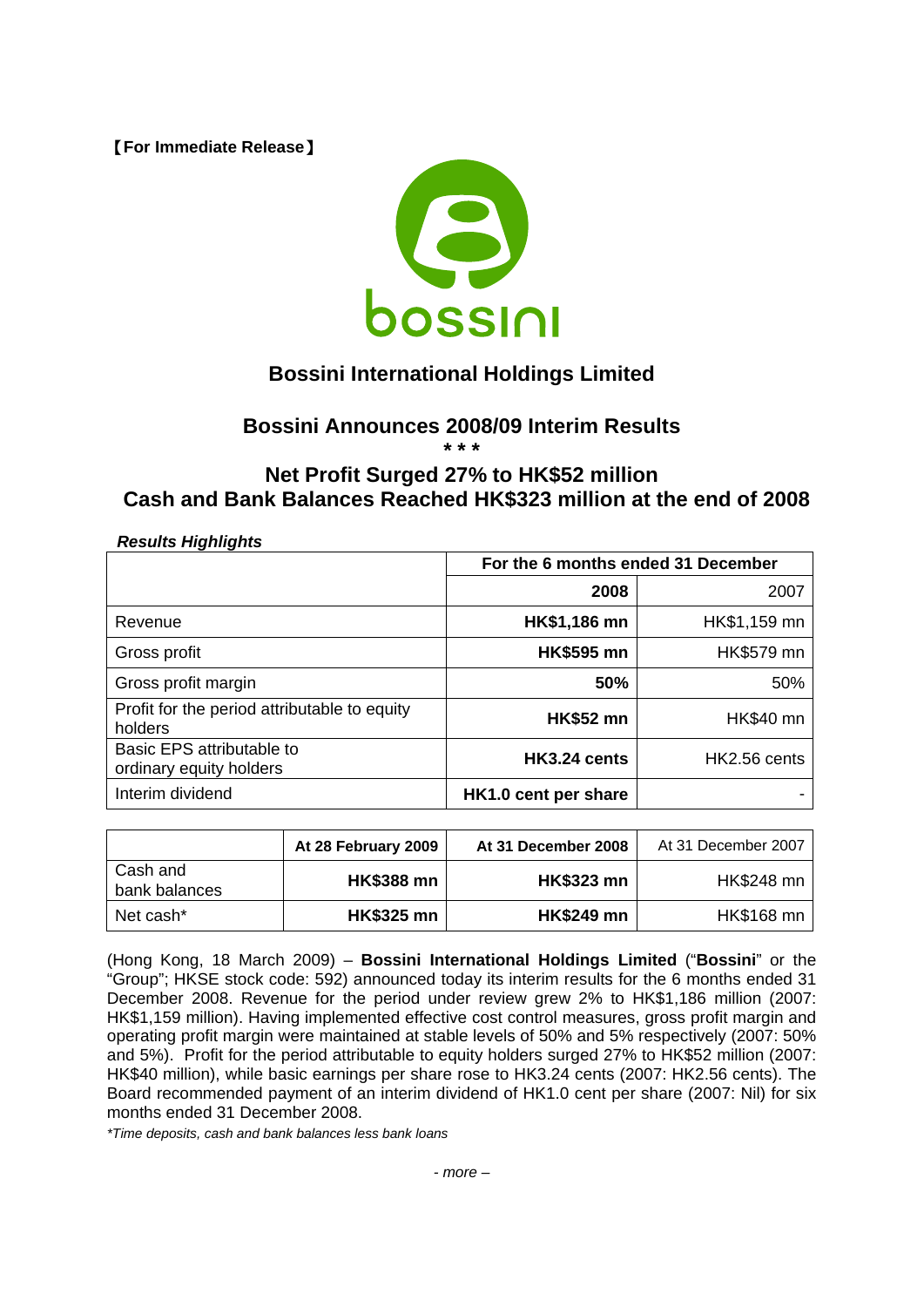*Bossini Announces 2008/09 Interim Results Net Profit Surged 27% to HK\$52 million Cash and Bank Balances Reached HK\$323 million at the end of 2008 Page 2* 

Bossini is in a solid financial position. Cash and bank balances as at 31 December 2008 reached HK\$323 million and further increased to HK\$388 million as at 28 February 2009. Net cash amounted to HK\$249 million as at 31 December 2008 and rose to HK\$325 million as at 28 February 2009.

Ms. Kathy Chan, Chief Executive Officer of **Bossini**, said, "We continued to adhere to our preset business strategies and implemented the plans flexibly to the best interest of the Group's long-term development. Our focus has been placed on strengthening our retail network, optimising operational efficiencies and increasing productivity. As a result of these efforts, samestore sales in Hong Kong and China recorded growth of 4% (2007: 6% growth) and 8% (2007: 2% growth) respectively. Overall same-store sales also grew by 1% (2007: 4% growth) during the period under review in spite of the prevailing market condition."

Hong Kong remained the major revenue contributor to the Group during the period under review, accounting for 57% (2007: 55%) of consolidated revenue. Revenue generated from Hong Kong, comprising retail sales and export franchising, rose 7% to HK\$687 million (2007: HK\$640 million). This was mainly driven by strong exporting franchising sales as the Group further expanded its international network. As at 31 December 2008, "bossini" has a presence in approximately 33 countries.

The first "bossinistyle" shop in Hong Kong was opened during the period under review, offering a new refreshing range of smart casual products to customers. In addition, the Group continued to launch co-branded and licensed products with brands that share common brand values and target customer groups with "bossini". *bossini x Hanadeka Club* and *bossini x Mr. Men and Little Miss* were launched during the period, both series were warmly embraced by customers.

Ms. Chan added, "Going forward, we expect the overall economic outlook for the second half of this fiscal year to be uncertain, and may continue to deteriorate despite there were signs of reductions on rent and some other expenses. We anticipate pressures on selling prices and gross profit margin. We will prudently evaluate the overall business environment and adjust our pace of expansion accordingly. With respect of Hong Kong market, the Group will take every opportunity to look for stores situated at good locations that rent on more competitive terms as signs of a general property market slide were seen."

The Group holds a positive outlook for the Mainland China market. Strong supportive government measures and increasing domestic demand will continue to fuel growth within the retail sector. Bolstered by a pragmatic network expansion strategy, it is expected that the export franchising business will continue to deliver stable growth.

Ms. Chan concluded, "We are confident that our unique positioning and strengths will allow us to stay competitive under this turbulent economic situation. We will seize market opportunities in a proactive yet pragmatic manner to reward shareholders with positive results."

*- End -*